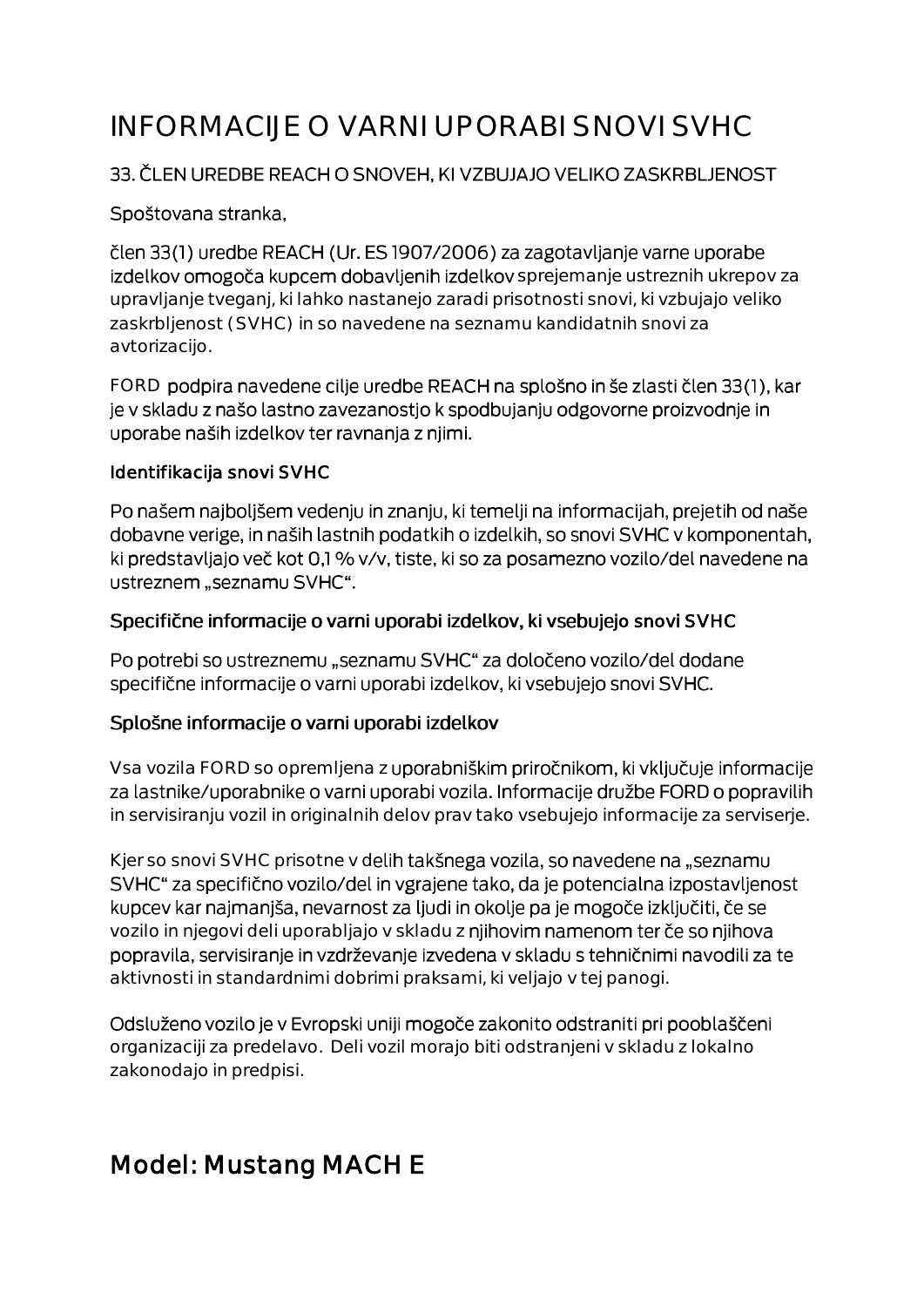#### Seznam SVHC na podlagi seznama kandidatnih snovi ECHA, ki velja od 1. januar 2022

### Specifične informacije o varni uporabi izdelkov, ki vsebujejo snovi SVHC

Specifične informacije o varni uporabi niso potrebne - upoštevajte splošne informacije o varni uporabi izdelkov.

| <b>Commodity</b>                                                        | <b>REACH SVHCs</b>                                          |
|-------------------------------------------------------------------------|-------------------------------------------------------------|
| <b>A/C Compressor</b>                                                   | Lead[7439-92-1]                                             |
| A/C Lines, Receiver Drier and<br><b>Accumulator</b>                     | Lead[7439-92-1]                                             |
| <b>ABS/ESC Module</b>                                                   | Lead[7439-92-1]                                             |
| <b>Accessories</b>                                                      | 1,2-Dimethoxyethane[110-71-4]                               |
|                                                                         | C,C'-azodi(formamide)[123-77-3]                             |
|                                                                         | Lead[7439-92-1]                                             |
| <b>Active and Air Suspension</b>                                        | Lead[7439-92-1]                                             |
| <b>Active Grille Shutter</b>                                            | Lead[7439-92-1]                                             |
| <b>Adaptive Cruise Control</b>                                          | 4,4'-Isopropylidenediphenol[80-05-7]                        |
|                                                                         | Cobalt(II) nitrate hexahydrate[10026-22-9]                  |
|                                                                         | Lead[7439-92-1]                                             |
|                                                                         | Octamethylcyclotetrasiloxane[556-67-2]                      |
| Air Bag Module- Pass Side                                               | 2-Methyl-1-(4-methylthiophenyl)-2-morpholinopropan-1-       |
|                                                                         | one[71868-10-5]                                             |
| Antenna                                                                 | Lead[7439-92-1]                                             |
| Appliques (Pillar, Decklid,<br>Roof)                                    | 2-(2H-Benzotriazol-2-yl)-4,6-ditertpentylphenol[25973-55-1] |
|                                                                         | Lead[7439-92-1]                                             |
| <b>Axle</b>                                                             | Lead[7439-92-1]                                             |
| <b>Badges</b>                                                           | Lead[7439-92-1]                                             |
| <b>Battery</b>                                                          | Lead[7439-92-1]                                             |
| <b>Body Side InteriorTrim (Hard</b><br>Trim)                            | 2-(2H-Benzotriazol-2-yl)-4,6-ditertpentylphenol[25973-55-1] |
|                                                                         | Lead[7439-92-1]                                             |
| <b>Body Structure - Body Side</b><br><b>Assembly</b>                    | Dicyclohexyl-phthalate[84-61-7]                             |
| <b>Body Structure - Cab Back</b>                                        | Dicyclohexyl-phthalate[84-61-7]                             |
| <b>Body Structure - Dash and</b><br>Cowl                                | Dicyclohexyl-phthalate[84-61-7]                             |
| <b>Body Structure -</b><br><b>Decklid/Liftgate (incl</b><br>Hinge/Supt) | 2-Methylimidazole[693-98-1]                                 |
|                                                                         | Lead[7439-92-1]                                             |
| Body Structure - Floor Pan -<br><b>Rear Floor</b>                       | Dicyclohexyl-phthalate[84-61-7]                             |
| <b>Body Structure - Front End</b><br><b>Structure</b>                   | C,C'-azodi(formamide)[123-77-3]                             |
| Bodyside, Wheel Arch,<br><b>Rocker Moldings</b>                         | 2-(2H-Benzotriazol-2-yl)-4,6-ditertpentylphenol[25973-55-1] |
|                                                                         | Lead[7439-92-1]                                             |
| <b>Brake Tubes and Hoses</b>                                            | Lead[7439-92-1]                                             |
| <b>Brakes - Caliper &amp; Anchor</b>                                    | 2-Methylimidazole[693-98-1]                                 |
| <b>Brkt Assy (Front, Rear)</b>                                          |                                                             |
|                                                                         | Lead[7439-92-1]                                             |
| <b>Bulk Materials (PMT100)</b>                                          | C,C'-azodi(formamide)[123-77-3]                             |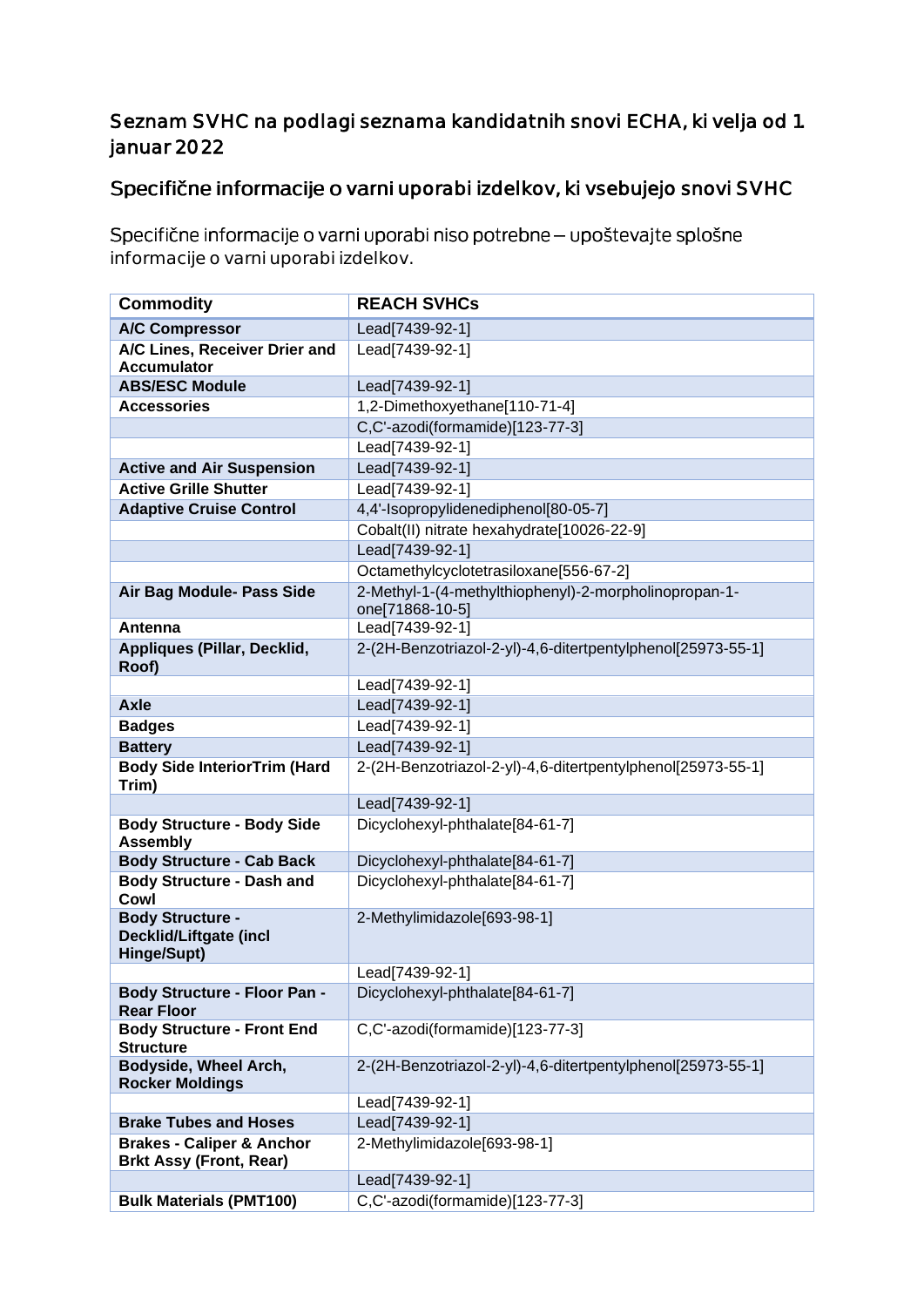|                                                             | Dicyclohexyl-phthalate[84-61-7]                                                                                       |
|-------------------------------------------------------------|-----------------------------------------------------------------------------------------------------------------------|
| <b>Console Floor/Rear</b>                                   | Lead[7439-92-1]                                                                                                       |
| <b>Controller Assembly</b>                                  | Lead[7439-92-1]                                                                                                       |
| <b>Occupant Restraint (OCS)</b>                             |                                                                                                                       |
| <b>Cooling Fans</b>                                         | Lead[7439-92-1]                                                                                                       |
| <b>Cooling Hoses &amp; Bottles</b>                          | Lead[7439-92-1]                                                                                                       |
| <b>EDS Wiring Assembly &amp;</b>                            | Lead[7439-92-1]                                                                                                       |
| <b>Components</b>                                           |                                                                                                                       |
| <b>Electrified Drivetrain</b>                               | Lead[7439-92-1]                                                                                                       |
| <b>Electronic Control Panel and</b><br><b>CCH</b>           | Octamethylcyclotetrasiloxane[556-67-2]                                                                                |
|                                                             | Silicic acid, lead salt[11120-22-2]                                                                                   |
| <b>Electronic Modules -</b><br><b>Amplifiers</b>            | 1,6,7,8,9,14,15,16,17,17,18,18-<br>Dodecachloropentacyclo[12.2.1.16,9.02,13.05,10]octadeca-7,15-<br>diene[13560-89-9] |
| <b>Electronic Modules - Displays</b>                        | Lead[7439-92-1]                                                                                                       |
| <b>Electronic Modules - Door</b><br>Zone                    | Lead[7439-92-1]                                                                                                       |
| <b>Electronic Modules -</b><br>Headlamp                     | Lead[7439-92-1]                                                                                                       |
| <b>Electronic Modules - Power</b><br>Decklid/Liftgate (PLG) | Lead[7439-92-1]                                                                                                       |
| <b>Electronic Modules - Seat</b><br><b>Control</b>          | Lead[7439-92-1]                                                                                                       |
| <b>Electronic Modules -</b>                                 | Lead[7439-92-1]                                                                                                       |
| <b>Suspension</b>                                           |                                                                                                                       |
| <b>Electronic Modules - SYNC</b>                            | Lead[7439-92-1]                                                                                                       |
| <b>Engine Water Pumps</b>                                   | Lead[7439-92-1]                                                                                                       |
| <b>Evaporator and Blower</b>                                | Lead[7439-92-1]                                                                                                       |
| <b>Assemby (HVAC Module)</b>                                |                                                                                                                       |
| <b>Fascia Grille - Radiator</b>                             | 2-(2H-Benzotriazol-2-yl)-4,6-ditertpentylphenol[25973-55-1]                                                           |
| <b>Fixed Glass</b>                                          | Diboron-trioxide[1303-86-2]                                                                                           |
|                                                             | Lead[7439-92-1]                                                                                                       |
| <b>Front / Rear Door Trim</b>                               | Lead[7439-92-1]                                                                                                       |
| <b>Fuel Door</b>                                            | Lead[7439-92-1]                                                                                                       |
| <b>GOR and Radiator Support</b>                             | Lead[7439-92-1]                                                                                                       |
| <b>Headlamp / Side Marker</b>                               | Diboron-trioxide[1303-86-2]                                                                                           |
|                                                             | Lead[7439-92-1]                                                                                                       |
| <b>Headliner / Sunvisor</b>                                 | Lead[7439-92-1]                                                                                                       |
|                                                             | Tris(nonylphenyl)phosphite[26523-78-4]                                                                                |
| I/S Mirror                                                  | Lead[7439-92-1]                                                                                                       |
| <b>Instrument Cluster</b>                                   | Lead[7439-92-1]                                                                                                       |
| <b>Interior Lighting</b>                                    | 2-Methyl-1-(4-methylthiophenyl)-2-morpholinopropan-1-<br>one[71868-10-5]                                              |
| <b>IP Finish Panels/Registers</b>                           | Lead[7439-92-1]                                                                                                       |
|                                                             | Nonylphenol[25154-52-3]                                                                                               |
| <b>Knee Airbags</b>                                         | 2-Methyl-1-(4-methylthiophenyl)-2-morpholinopropan-1-                                                                 |
|                                                             | one[71868-10-5]                                                                                                       |
| Latches - Hood, Decklid and<br><b>Liftgate Latches</b>      | Lead[7439-92-1]                                                                                                       |
|                                                             | Phenol, dimethyl-, phosphate (3:1)[25155-23-1]                                                                        |
| <b>Latches - Side Door/Latch</b><br><b>Mini Module</b>      | 2-(2H-Benzotriazol-2-yl)-4,6-ditertpentylphenol[25973-55-1]                                                           |
|                                                             | Lead[7439-92-1]                                                                                                       |
| <b>Leaf Screen</b>                                          | Imidazolidine-2-thione[96-45-7]                                                                                       |
| <b>Locks</b>                                                | Lead[7439-92-1]                                                                                                       |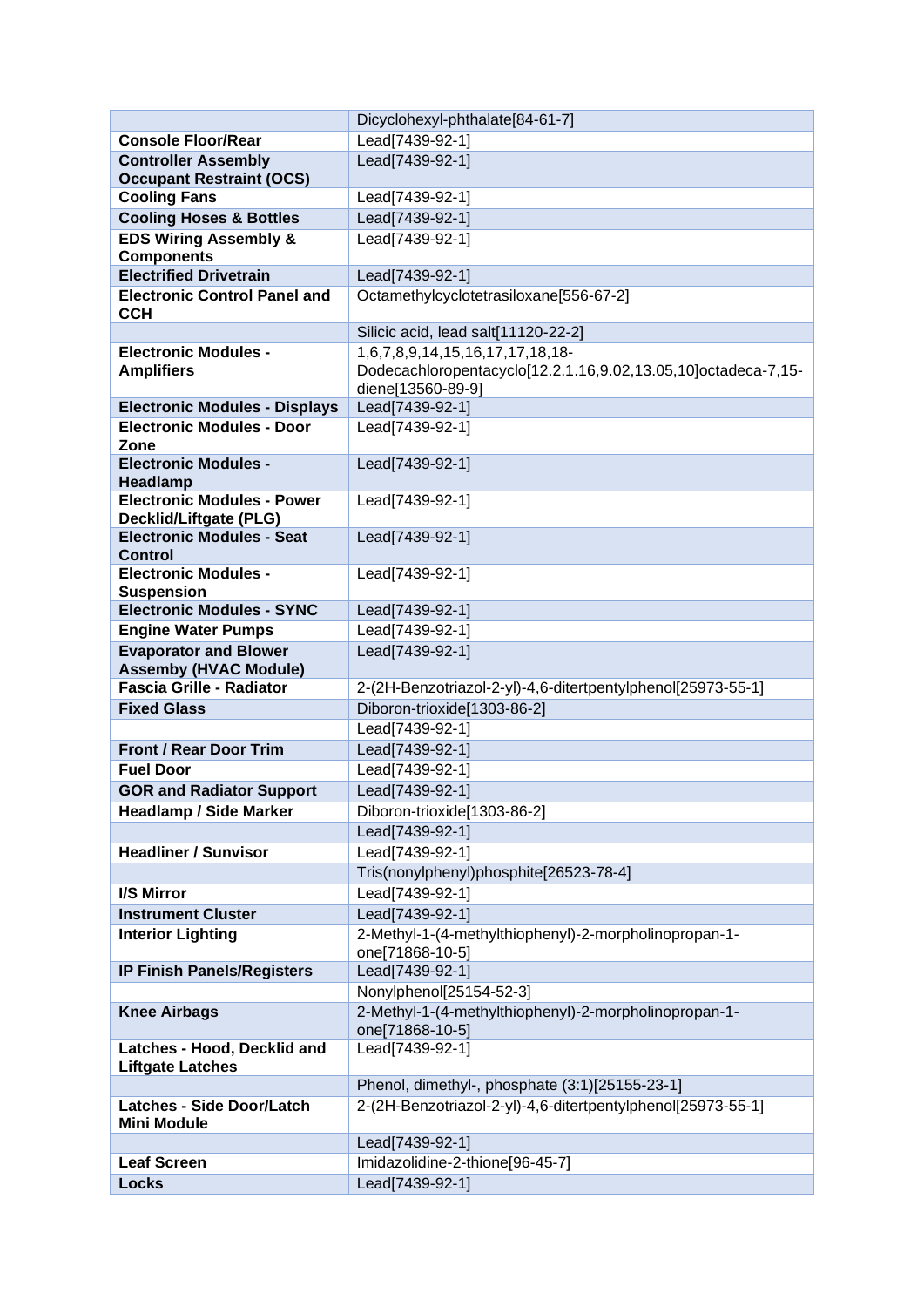| <b>Luggage and Interior Cargo</b><br><b>Management/Covers</b>         | Lead[7439-92-1]                                                                 |
|-----------------------------------------------------------------------|---------------------------------------------------------------------------------|
| <b>Mirrors</b>                                                        | Lead[7439-92-1]                                                                 |
| <b>Park Assist</b>                                                    | 2-(2H-Benzotriazol-2-yl)-4,6-ditertpentylphenol[25973-55-1]                     |
|                                                                       | 2-Methylimidazole[693-98-1]                                                     |
|                                                                       | Lead[7439-92-1]                                                                 |
| <b>Pedestrian Alert System</b>                                        | Lead[7439-92-1]                                                                 |
| (PAS)                                                                 |                                                                                 |
|                                                                       | N,N-Dimethylacetamide[127-19-5]                                                 |
| <b>Plastic Bumpers and Fascias</b>                                    | 2-(2H-Benzotriazol-2-yl)-4,6-ditertpentylphenol[25973-55-1]                     |
| <b>Powertrain Control Module</b><br>(PCM/EEC/ ECM)                    | Lead[7439-92-1]                                                                 |
| <b>Rain and Daylight Sensor</b>                                       | Lead[7439-92-1]                                                                 |
| <b>Sealing - Glass Runs and Belt</b>                                  | Dodecamethylcyclohexasiloxane[540-97-6]                                         |
| <b>Moldings</b>                                                       |                                                                                 |
| <b>Seat Belts (Front and Rear)</b>                                    | 6,6'-Di-tert-butyl-2,2'-methylenedi-p-cresol[119-47-1]                          |
|                                                                       | Lead[7439-92-1]                                                                 |
| <b>Seats - Foam - Cut and Sew</b>                                     | Phenol, dimethyl-, phosphate (3:1)[25155-23-1]                                  |
| <b>Seats - Structures</b>                                             | Lead[7439-92-1]                                                                 |
|                                                                       | Sodium borate, decahydrate[1303-96-4]                                           |
| <b>Shock Absorbers</b>                                                | Lead[7439-92-1]                                                                 |
|                                                                       | Nonylphenol[25154-52-3]                                                         |
| <b>Side and Rear Vision (BLIS)</b>                                    | Lead[7439-92-1]                                                                 |
|                                                                       | Octamethylcyclotetrasiloxane[556-67-2]                                          |
| <b>Smart Junction Box &amp; Body</b><br><b>Control Module (SPDJB)</b> | Lead[7439-92-1]                                                                 |
| <b>Speakers / Tweeters</b>                                            | 6,6'-Di-tert-butyl-2,2'-methylenedi-p-cresol[119-47-1]                          |
|                                                                       | Imidazolidine-2-thione[96-45-7]                                                 |
| <b>Spoiler</b>                                                        | Lead[7439-92-1]                                                                 |
| <b>Steering Column</b>                                                | Lead[7439-92-1]                                                                 |
| <b>Steering Gear and Linkage</b>                                      | Lead[7439-92-1]                                                                 |
| <b>Steering Wheel, Drive Air Bag</b>                                  | Dicyclohexyl-phthalate[84-61-7]                                                 |
| <b>Switches - General Use</b>                                         | Lead[7439-92-1]                                                                 |
| <b>Switches - Headlamp.</b><br><b>Window &amp; Door</b>               | 1,3,5-Tris(oxiranylmethyl)-1,3,5-triazine-2,4,6(1H,3H,5H)-<br>trione[2451-62-9] |
|                                                                       | Lead[7439-92-1]                                                                 |
| <b>Switches - Steering Column</b>                                     | Lead[7439-92-1]                                                                 |
| <b>Taillamp / Redundant</b>                                           | Lead[7439-92-1]                                                                 |
| <b>Temperature Sensors -</b>                                          | 1,3,5-Tris(oxiranylmethyl)-1,3,5-triazine-2,4,6(1H,3H,5H)-                      |
| <b>Climate</b>                                                        | trione[2451-62-9]                                                               |
|                                                                       | 2-Methyl-1-(4-methylthiophenyl)-2-morpholinopropan-1-                           |
|                                                                       | one[71868-10-5]                                                                 |
|                                                                       | Lead[7439-92-1]                                                                 |
| <b>TPMS</b>                                                           | Lead[7439-92-1]                                                                 |
| <b>Transmission (Auto) - Oil</b><br><b>Pumps</b>                      | Lead[7439-92-1]                                                                 |
| <b>Transmission (Auto) - Park</b>                                     | Lead[7439-92-1]                                                                 |
| <b>Locking Mechanism</b><br><b>Window Regulator</b>                   | Lead[7439-92-1]                                                                 |
| <b>Wiper Assembly (Rear, Front)</b>                                   | 2-(2H-Benzotriazol-2-yl)-4,6-ditertpentylphenol[25973-55-1]                     |
| & Washer System                                                       |                                                                                 |
|                                                                       | C,C'-azodi(formamide)[123-77-3]                                                 |
|                                                                       | Imidazolidine-2-thione[96-45-7]                                                 |
|                                                                       | Lead[7439-92-1]                                                                 |
| <b>xEV - DCDC</b>                                                     | Lead[7439-92-1]                                                                 |
| xEV - eDrive                                                          | Lead[7439-92-1]                                                                 |